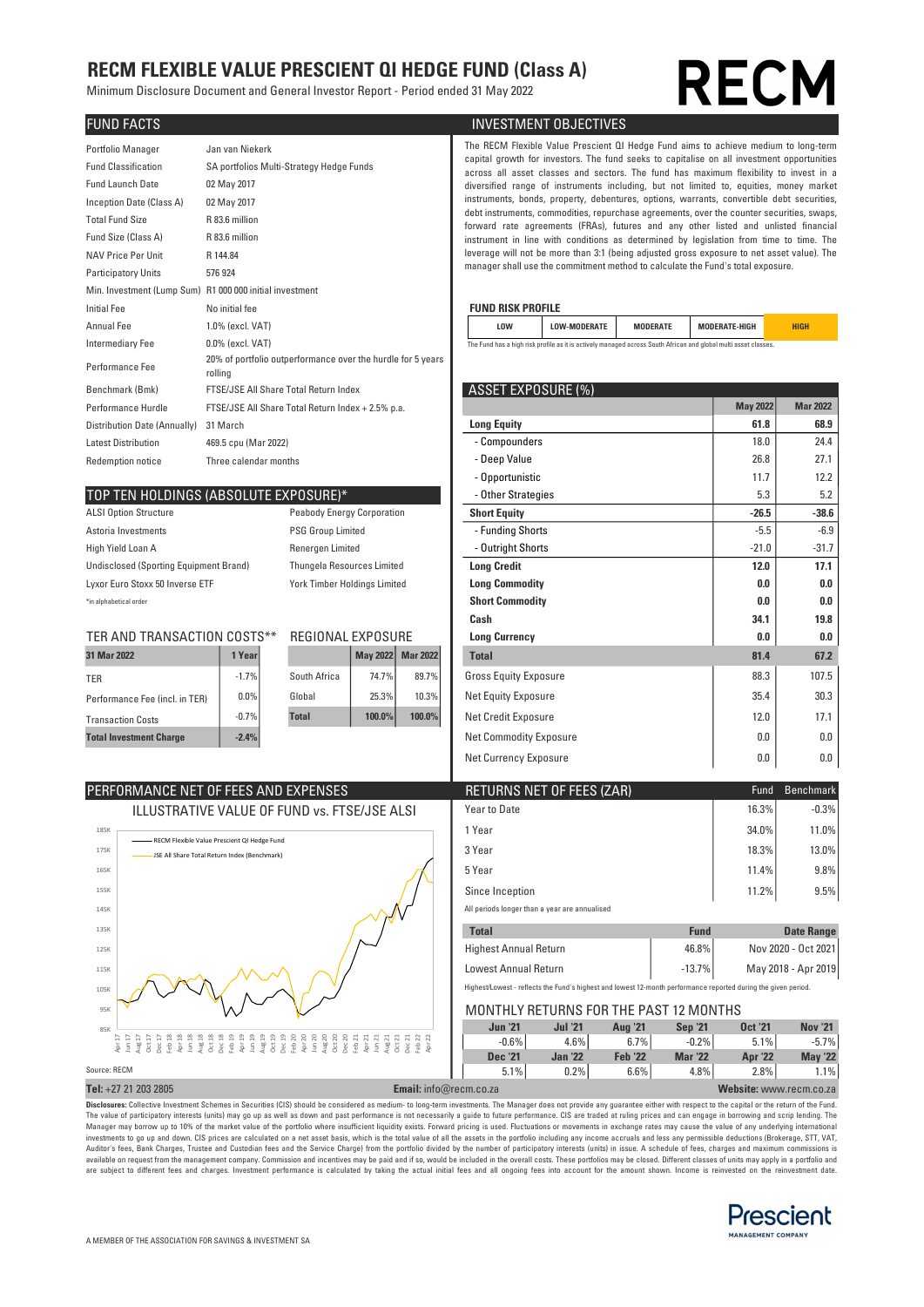### RECM FLEXIBLE VALUE PRESCIENT QI HEDGE FUND (Class A)

Minimum Disclosure Document and General Investor Report - Period ended 31 May 2022

### NET RETURNS - MONTHLY HISTORY

|      | Jan      | Feb     | <b>Mar</b> | Apr     | <b>May</b> | Jun     | Jul     | Aug     | Sen     | <b>Oct</b> | <b>Nov</b> | <b>Dec</b> | <b>Total</b> | <b>JSE/FTSE</b><br><b>ALSI</b> |
|------|----------|---------|------------|---------|------------|---------|---------|---------|---------|------------|------------|------------|--------------|--------------------------------|
| 2017 |          |         |            |         | 0.0%       | $-1.4%$ | 0.8%    | 0.9%    | 5.1%    | 4.2%       | $-0.4%$    | $-5.7%$    | 3.0%         | 12.5%                          |
| 2018 | $-1.7%$  | 2.1%    | 0.5%       | 5.0%    | 0.5%       | $-3.8%$ | $-1.2%$ | $-1.6%$ | 7.5%    | $-1.8%$    | $-7.5%$    | 2.2%       | $-0.7%$      | $-9.0%$                        |
| 2019 | $-10.5%$ | 5.4%    | $-4.8%$    | 2.5%    | 9.8%       | $-4.2%$ | $-1.2%$ | $-0.2%$ | 3.7%    | 0.1%       | 2.8%       | 1.1%       | 3.0%         | 13.9%                          |
| 2020 | $-2.2%$  | $-2.4%$ | $-7.2%$    | $-1.1%$ | 2.4%       | 1.9%    | 1.4%    | 3.9%    | $-1.0%$ | 0.7%       | 4.3%       | 6.1%       | 6.2%         | 6.3%                           |
| 2021 | 3.4%     | 6.0%    | 6.1%       | $-1.8%$ | $-0.1%$    | $-0.6%$ | 4.6%    | 6.7%    | $-0.2%$ | 5.1%       | $-5.7%$    | 5.1%       | 31.6%        | 28.7%                          |
| 2022 | 0.2%     | 6.6%    | 4.8%       | 2.8%    | 1.1%       |         |         |         |         |            |            |            | 16.3%        | $-0.3%$                        |

#### \*\*Total Expense Ratio (TER) and Transaction Costs

fees, the actual investment date, the date of reinvestments and dividend withholding tax. Full performance calculations are available from the manager on request. The TER reflects the percentage of this Fund's Net Asset Value that was incurred as expenses relating to the administration of this Fund, including the annual fee and the performance fee and intermediary fee if applicable. A higher TER does not necessarily imply a poor return, nor does a low TER imply a good return. The current TER may not necessarily be an accurate indication of future TERs. Transaction costs are a necessary cost in administering this Fund and impacts this Fund's returns. It should not be considered in isolation as returns may be impacted by many other factors over time including market returns, the type of financial product, the investment decisions of the investment manager and the TER. The TER and Transaction costs are a measure of the actual expenses incurred by this Fund over a 3 year period (annualised). If this Fund is between 1 and 3 years old, the TER and Transaction Costs are calculated using the actual expenses incurred since the inception of this Fund. This sum of the TER and Transaction Costs is shown as the Total Investment Charge overleaf; these costs all being VAT inclusive. Performance is calculated using net NAV to NAV numbers with income reinvested. The performance for each period is reflected in the return for investors who have been fully invested for that period. Individual investor performance may differ as a result of initial

#### Risks associated with investing in the Fund

All investments carry risk. Different investment strategies may carry different levels and kinds of risks depending on the assets held. You should consider the risks listed below in the context of your risk profile, which includes factors such as your investment timeframe, objectives and tolerance for performance volatility, income and age. We do not offer advice, nor does the Fund's investment strategy consider your individual circumstances and we cannot advise that the Fund is suitable for your circumstance. The Manager does not guarantee the Fund's returns, its liquidity, and repayment of capital, interest nor a rate of return. Assets that are expected to provide the highest long-term returns often have the highest short-term risk. The Fund's investment strategy and the assets it invest in will determine the Fund's sensitivity to these risk factors. You should obtain financial advice to determine whether the Fund is suitable for your circumstances before investing in the Fund.

#### Adherence to Policy Objective

The portfolio adhered to its investment policy objective as stated in the Supplemental Deed.

#### Investment and Business Risk

The Fund may experience losses due to factors that affect the overall performance of the financial markets. The Fund holds securities issued by individual companies and is subject to the business risks specific to them, including sales volumes, profit margins, input costs, competition, economic climate and government regulations. The company may also have exposure to specific financial risk, liquidity risk, market risk, exchange-rate risk and country-specific risks.

#### Interest Rate Risk

This is the possibility that fixed-rate debt instruments may decline in value as a result of a rise in interest rates.

#### Credit Risk

Refers to the possibility that a bond issuer may not be able to make expected interest payments and/or principal repayment.

#### Liquidity Risk

not be able to buy or sell the Fund's investments because opportunities to do so are limited. Refers to the possibility that an investor may not be able to invest or disinvest when they want to. This may occur during a period of adverse market trading conditions where the manager may

#### Social/Political/Legislative Risk

Risks associated with the possibility of nationalisation, unfavourable government action or social changes resulting in a loss of value is called social or political risk which may affect the Fund.

#### Currency / Exchange Rate Risk

denominated, relative to the currency in which the Fund is denominated, may add risk to the value of a security. Currency or exchange rate risk is a form of risk that arises from the change in price of one currency against another. The constant fluctuations in the foreign currency in which an investment is

#### International Risks

International investments or investments in foreign securities could be accompanied by additional risks such as potential constraints on liquidity and repatriation of funds, macroeconomic risk, political risk, foreign exchange risk, tax risk, settlement risk as well as potential limitations on the availability of market information.

#### Inflation Risk

The Fund may invest in cash and bonds, in South Africa or globally, that do not generate sufficient income and capital gains to outperform inflation.

#### Key Person Risk

The Fund depends on the expertise of RECM and its investment team. The Fund could be negatively impacted if RECM does not retain key staff.

#### Third Party Operational Risk

The Fund's operations depend on third parties. Investors in the Fund may suffer financial loss or disruption in the event of third party operational failure.

#### Fees

A service charge (determined by the investor's selected unit class above) is levied monthly on the market value of the Fund. The Fund may invest in the Guernsey-domiciled RECM Global Fund, which is an associated collective investment scheme, however there will be no additional investor fees connected with this investment.

#### Commitment Method

"Commitment approach" means a methodology for calculating exposure that considers the effective exposure of derivatives to, and takes an aggregate view of, securities with the same or similar underlying exposure, where the total commitment is considered to be the sum of the absolute value of the commitment of each individual position, including the derivatives after taking into account netting and hedging.

#### Leverage

The use of securities, including derivative instruments, short positions or borrowed capital to increase the exposure beyond the capital employed to an investment.

#### Annualised Performance

Annualised performance show longer term performance rescaled to a 1-year period. Annualised performance is the average return per year over the period. Actual annual figures are available to the investor on request.

#### Highest and Lowest Return

The highest and lowest return for any 1 year over the period since inception have been shown.

#### Net Asset Value (NAV)

The net asset value represents the assets of the Fund less its liabilities.



**RECM**